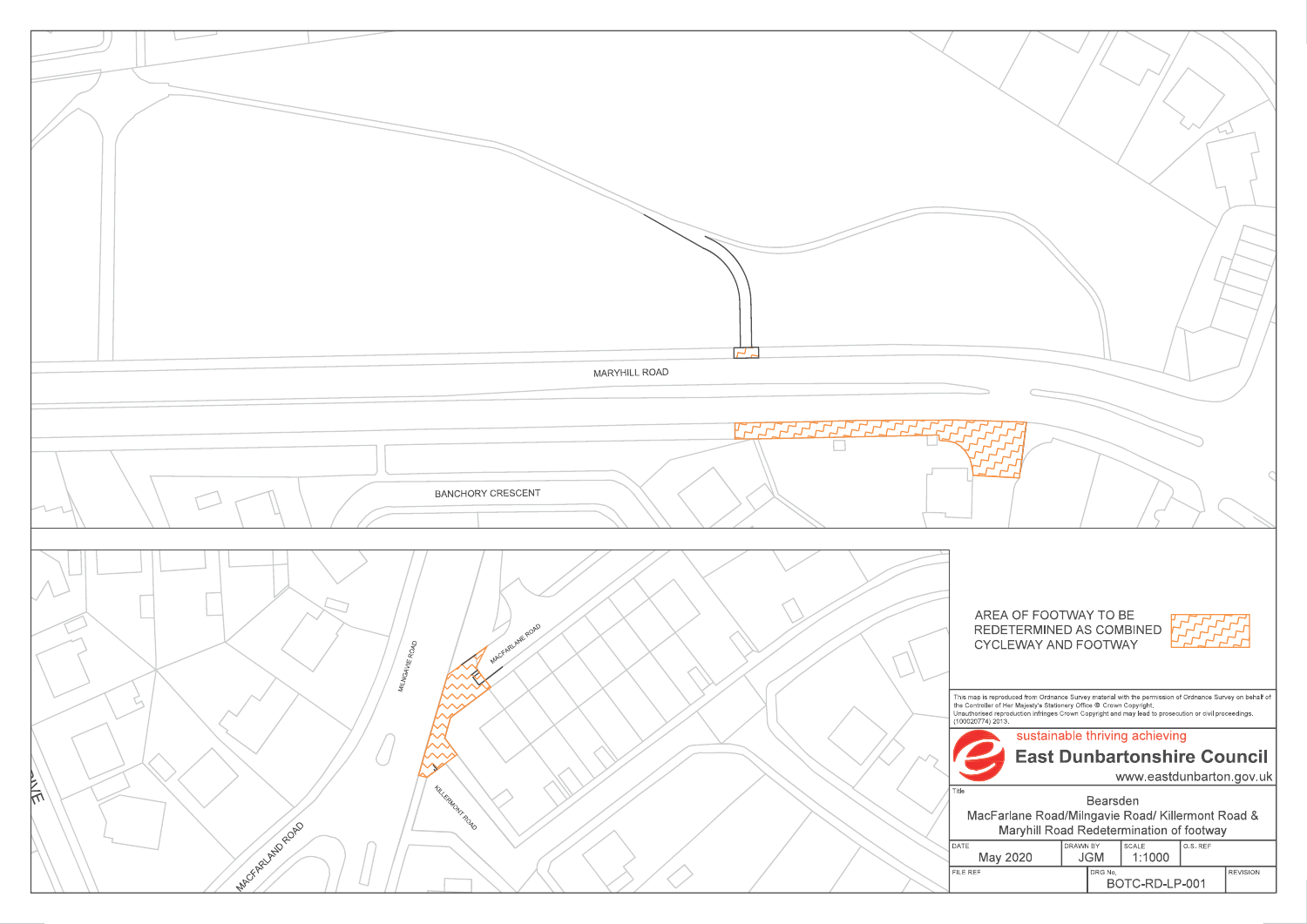#### **THE EAST DUNBARTONSHIRE COUNCIL**

## **(A81 MILNGAVIE ROAD AND A81 MARYHILL ROAD, BEARSDEN)**

## **(REDETERMINATION OF MEANS OF PASSAGE TO BE BY PEDAL CYCLE AND FOOT ONLY) ORDER 20XX**

The East Dunbartonshire Council in exercise of the powers conferred on them by Section 152(2) of the Roads (Scotland) Act 1984 and of all other powers enabling them in that behalf hereby make the following Order.

- 1. This Order may be cited as " The East Dunbartonshire Council (A81 Milngavie Road and A81 Maryhill Road, Bearsden) (Redetermination Of Means Of Passage To Be By Pedal Cycle And Foot Only) Order 20XX " and shall come into operation on XXXX;
- 2. In this Order the following expressions have the meanings hereby assigned to them:-

**"Pedal cycle"** has the same meaning as Section 151 of the Roads (Scotland) Act 1984

3. The lengths of road in the area specified in the Schedule to this Order, at present footway, shall become cycle track the right of passage being exercisable on pedal cycle and foot only.

IN WITNESS WHEREOF these presents consisting of this page together with the Schedule are executed as follows :-

| Subscribed for and on behalf of<br>THE EAST DUNBARTONSHIRE COUNCIL<br>By                                     |                                                                   |
|--------------------------------------------------------------------------------------------------------------|-------------------------------------------------------------------|
| <b>Karen Donnelly</b><br>Chief Solicitor and Monitoring Officer<br>Place<br>οf<br>Signing<br>Date of signing | <b>Witness Signature</b><br><b>Witness Name</b><br><b>Address</b> |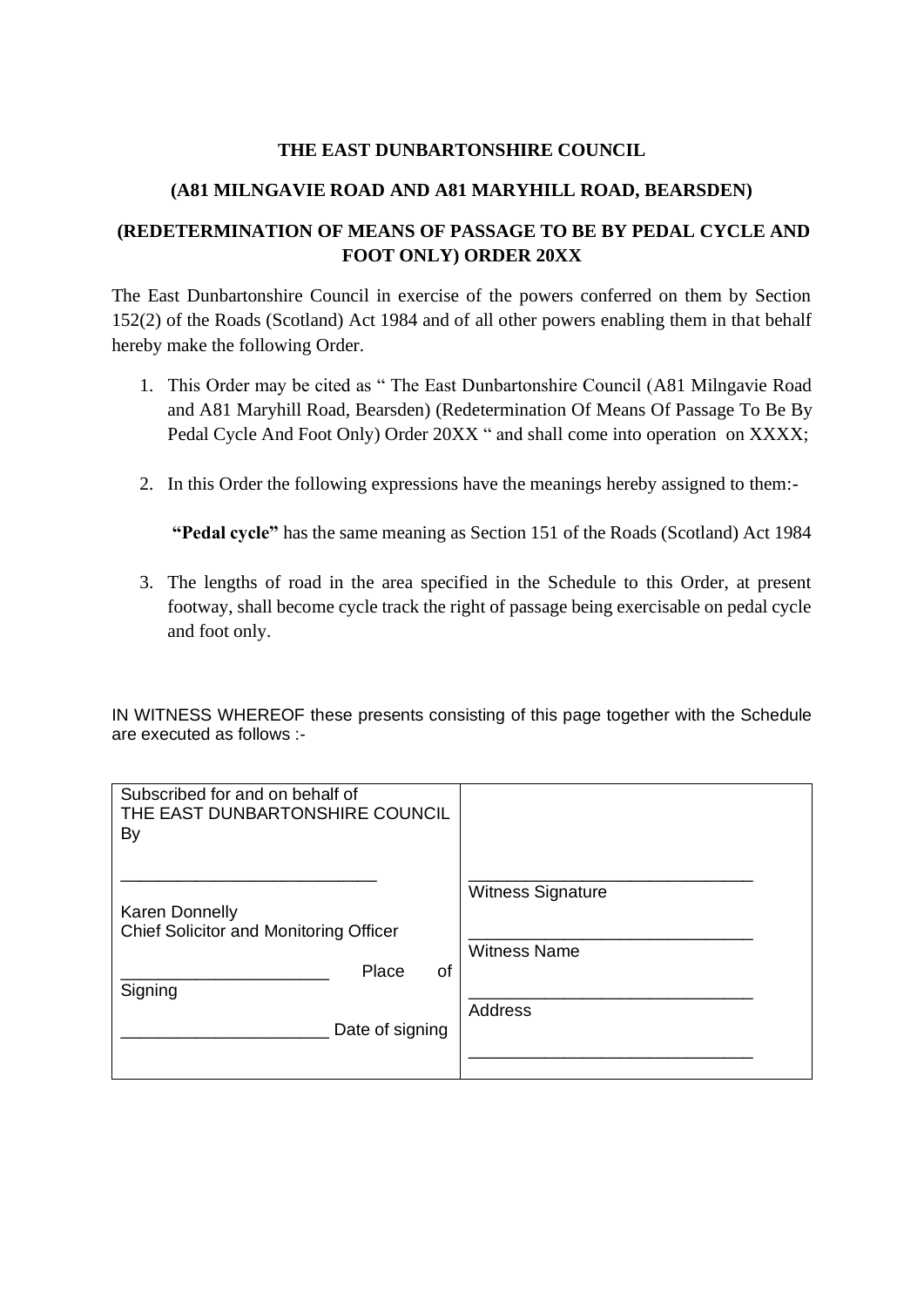## **SCHEDULE**

# REDETERMINATION OF THE MEANS OF PASSAGE TO BE BY PEDAL CYCLE AND FOOT ONLY

|                |                                                                                                                                                                                                                       | Width                  | Side             |
|----------------|-----------------------------------------------------------------------------------------------------------------------------------------------------------------------------------------------------------------------|------------------------|------------------|
| $\mathbf{1}$ . | A81 Milngavie Road from the extended northwest kerbline<br>of the MacFarlane Road southwards for a distance of 28<br>metre to the extended northwest kerbline of Killermont<br>Road.                                  | 5 metres or<br>thereby | East             |
| 2.             | A81 Maryhill Road from a point 110 metres northwest of the<br>extended northwest kerbline of Rannoch Drive south-<br>eastwards for a distance of 5 metres.                                                            | 4 metres               | <b>Northeast</b> |
| 3.             | A81 Maryhill Road from a point 110 metres northwest of the<br>extended northwest kerbline of Rannoch Drive south-<br>eastwards to a point 45 metres northwest of the extended<br>northwest kerbline of Rannoch Drive. | 4 metres               | Southwest        |

**........................................................................... KAREN M DONNELLY CHIEF SOLICITOR & MONITORING OFFICER**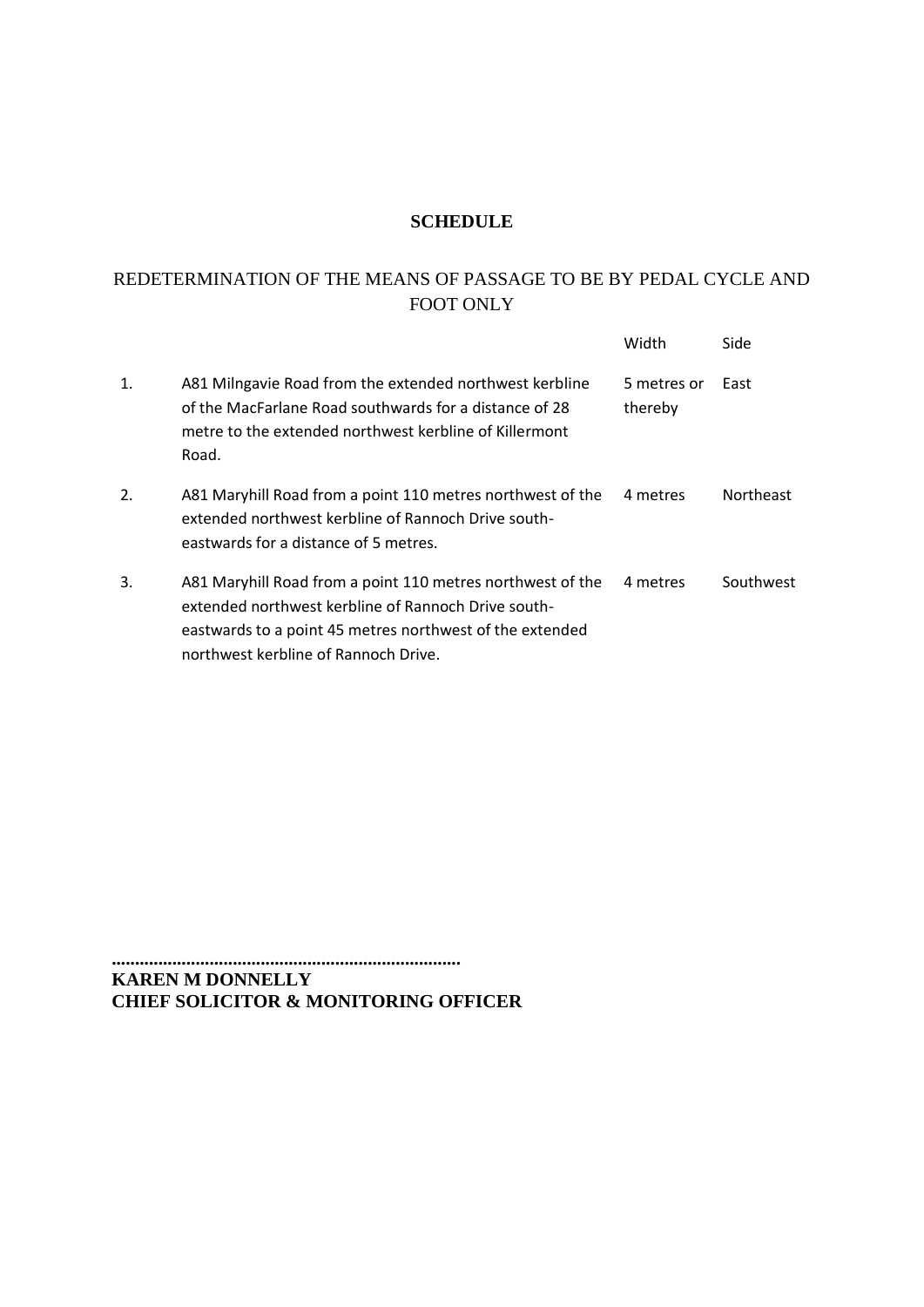#### **THE EAST DUNBARTONSHIRE COUNCIL**

#### **(A81 MILNGAVIE ROAD AND A81 MARYHILL ROAD, BEARSDEN)**

#### **PROPOSED REDETERMINATION OF MEANS OF PASSAGE TO BE BY PEDAL CYCLE AND FOOT ONLY**

NOTICE IS HEREBY GIVEN THAT the East Dunbartonshire Council propose to make an Order under Section 152(2) of the Roads (Scotland) Act 1984 to redetermine the means of the public right of passage over areas of the lengths of footways, as described in the Schedule hereto.

Full details of this proposal which forms the proposed THE EAST DUNBARTONSHIRE COUNCIL (A81 MILNGAVIE ROAD AND A81 MARYHILL ROAD, BEARSDEN) (REDETERMINATION OF THE MEANS OF PASSAGE TO BE BY PEDAL CYCLE AND FOOT ONLY) ORDER together with a plan and statement of reasons for proposing to make this Order, are available for inspection without payment of fee in the Roads section of the East Dunbartonshire Council website. Telephone Enquiries to: 0300-123-4510.

Any person wishing to object to the proposal should send details of the grounds for objection in writing to Legal Services, 12 Strathkelvin Place, Kirkintilloch, G66 1TJ by Friday, 18 March 2022.

Karen Donnelly Chief Solicitor & Monitoring Officer East Dunbartonshire Council 12 Strathkelvin Place Kirkintilloch G66 1TJ

#### **SCHEDULE**

#### REDETERMINATION OF THE MEANS OF ACCESS TO BE TAKEN BY WAY OF PEDAL CYCLE AND FOOT ONLY

#### Lengths of Road in Bearsden within East Dunbartonshire

|                |                                                                                                                                                                                                                      | Width                  | Side      |
|----------------|----------------------------------------------------------------------------------------------------------------------------------------------------------------------------------------------------------------------|------------------------|-----------|
| $\mathbf{1}$ . | A81 Milngavie Road from the extended northwest<br>kerbline of the MacFarlane Road southwards for a<br>distance of 28 metre to the extended northwest                                                                 | 5 metres<br>or thereby | East      |
|                | kerbline of Killermont Road.                                                                                                                                                                                         |                        |           |
| 2.             | A81 Maryhill Road from a point 110 metres northwest<br>of the extended northwest kerbline of Rannoch Drive<br>south-eastwards for a distance of 5 metres.                                                            | 4 metres               | Northeast |
| 3.             | A81 Maryhill Road from a point 110 metres northwest<br>of the extended northwest kerbline of Rannoch Drive<br>south-eastwards to a point 45 metres northwest of the<br>extended northwest kerbline of Rannoch Drive. | 4 metres               | Southwest |